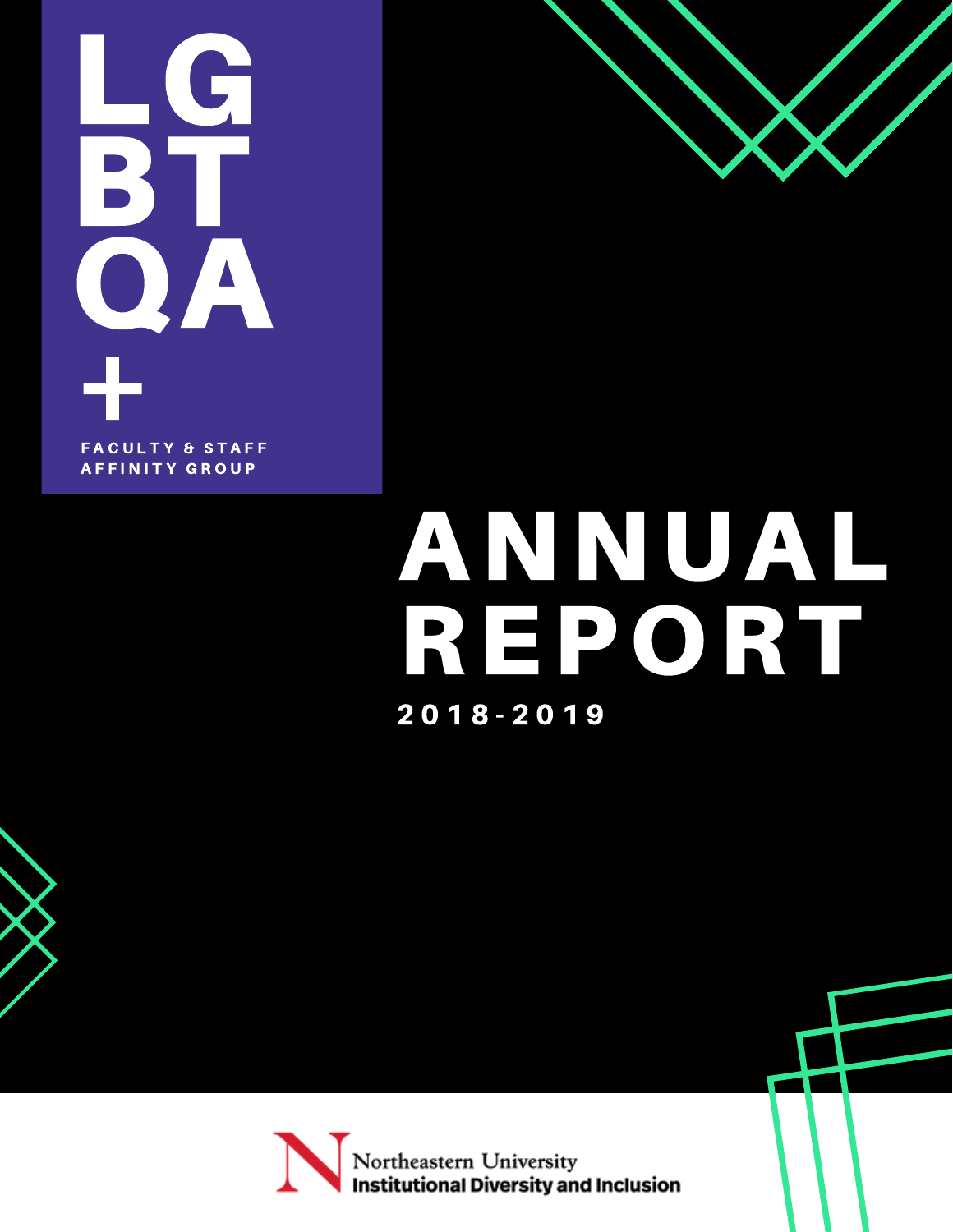# HISTORY & MISSION

The Northeastern University LGBTQA+ Faculty / Staff Affinity group was launched in the summer of 2016 by two administrators, Jan Rinehart and Jonna Iacono, with the goal to create a safer space for professional development and community-building among LGBTQA+-identified staff and faculty.

The purpose of the LGBTQA+ affinity group is to provide personal and professional opportunities that will encourage faculty and staff within the LGBTQA+ community to become more fulfilled members of the Northeastern University community.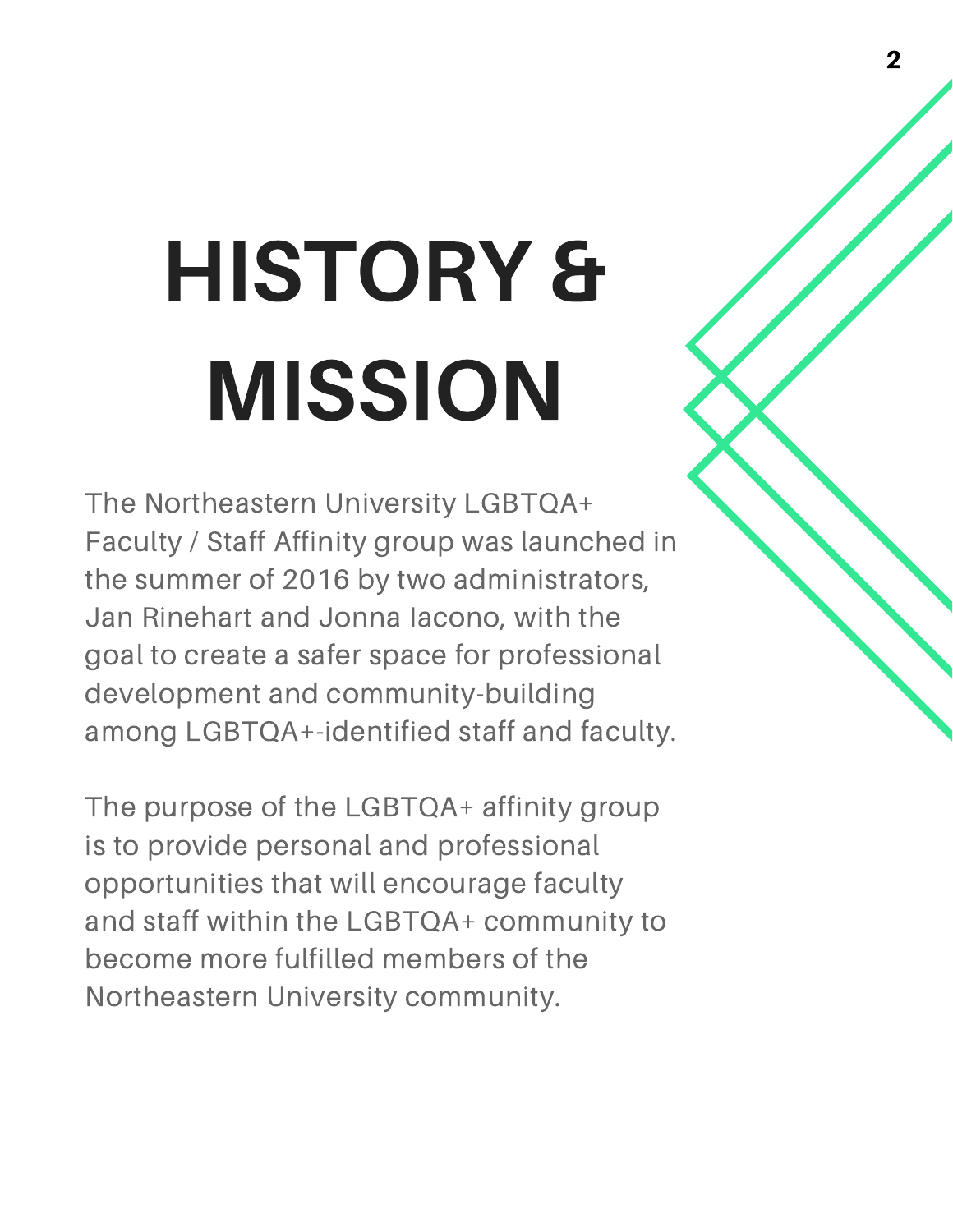### Members of the LGBTQA+ Faculty/Staff Affinity Planning Committee 2018-2019

LEE WEST LGBTQ Resource Center

JAN RINEHART ADVANCE Office of Faculty Development

AUDREY GRACE Institutional Diversity & Inclusion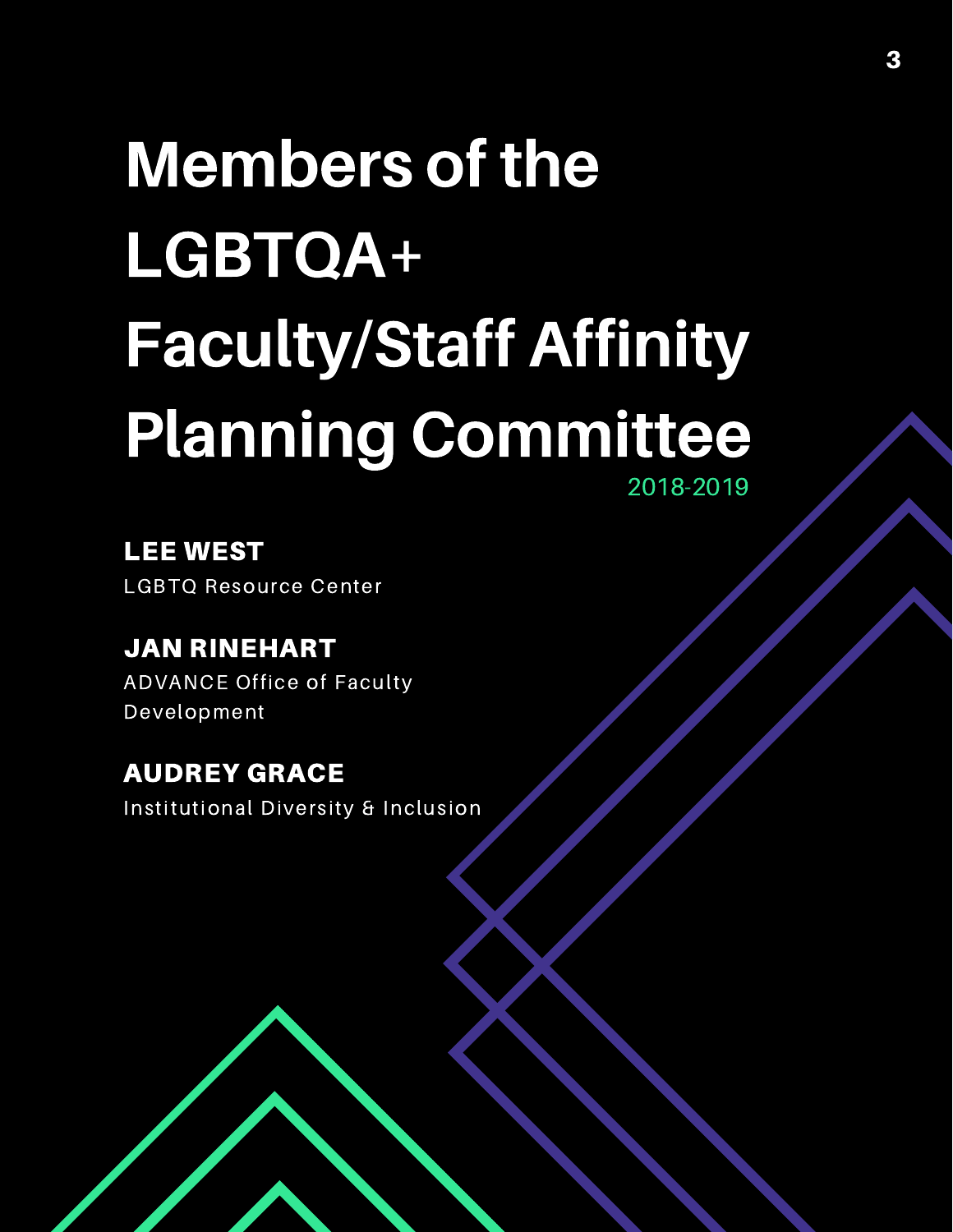### EVENTS

The LGBTQA+ Faculty / Staff Affinity Group hosted two professional development workshops this year, in addition to the semesterly socials.

#### FACULTY RESEARCH PRESENTATION

September 13, 2018

#### . . . **. . . .** FALL SOCIAL

October 12, 2018

#### . . . **. . . . .** OUTOBER PANEL

October 17, 2018

#### . . . . **. . . .** LGBTQA AFFINITY GROUP: LUNCH AND LEARN WITH JANE MOYER

Presenter: Libby Adler Attendance: 12

Presenters: Members Attendance: 10

Presenters: Members Attendance: 28

Presenter: Jane Moyer Attendance: 25

February 12, 2019

#### LGBTQ SOCIAL

March 27, 2019

Presenters: Members Attendance: 35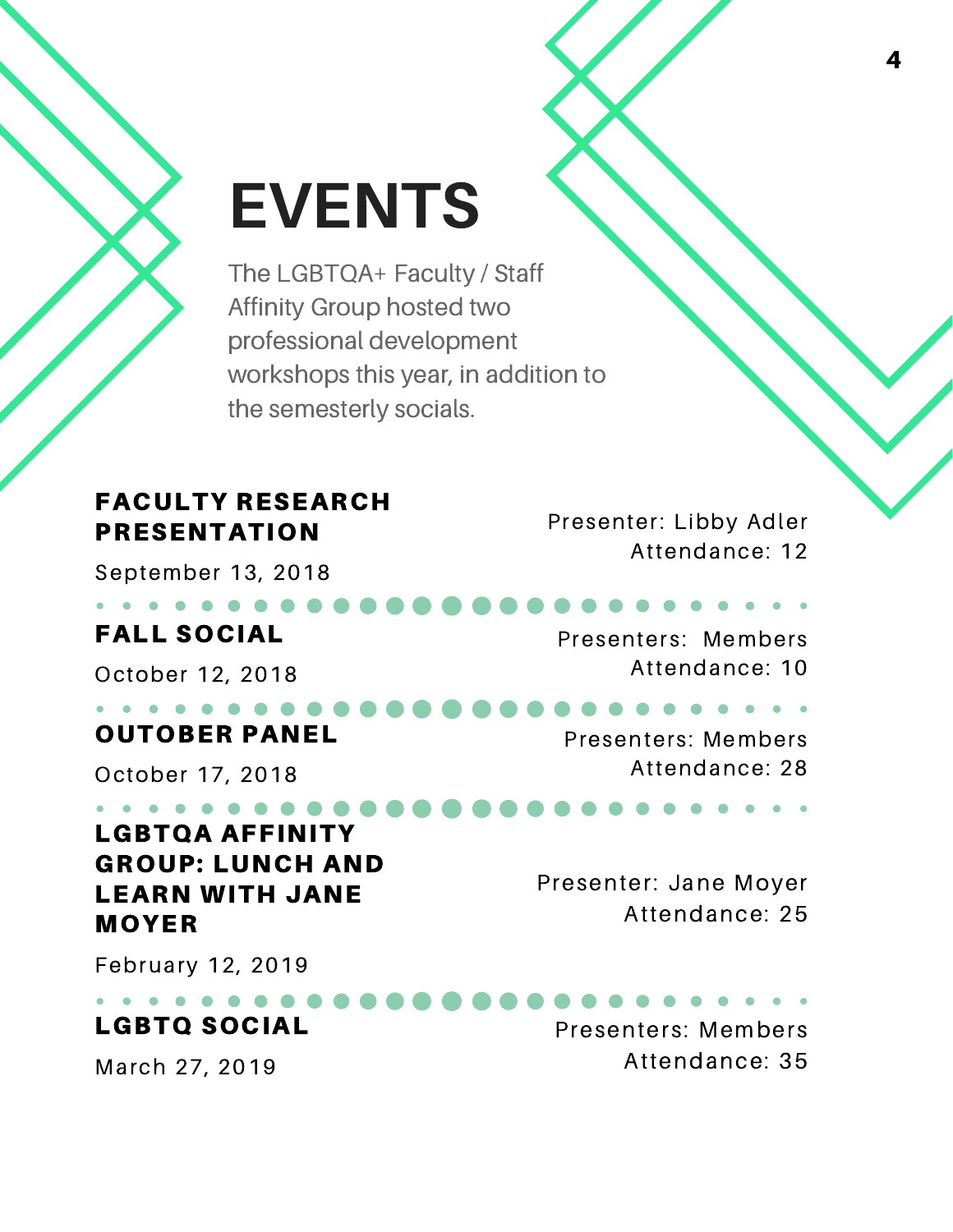### EVENT FEEDBACK

#### NU DREAM/LGBTQA OUTober Panel October 17, 2018



**Quotes** 

5 = STRONGLY AGREE 1 = STRONGLY DISAGREE

- Insightful, multi-faceted, genuine
	- Reflections on how to use my privilege to support others
- Self care is a huge thing in my new journey as a student affairs professional --> great to hear suggestions from panel
- Hearing how the panelists strategically use their identity to advance their mission for inclusiveness

5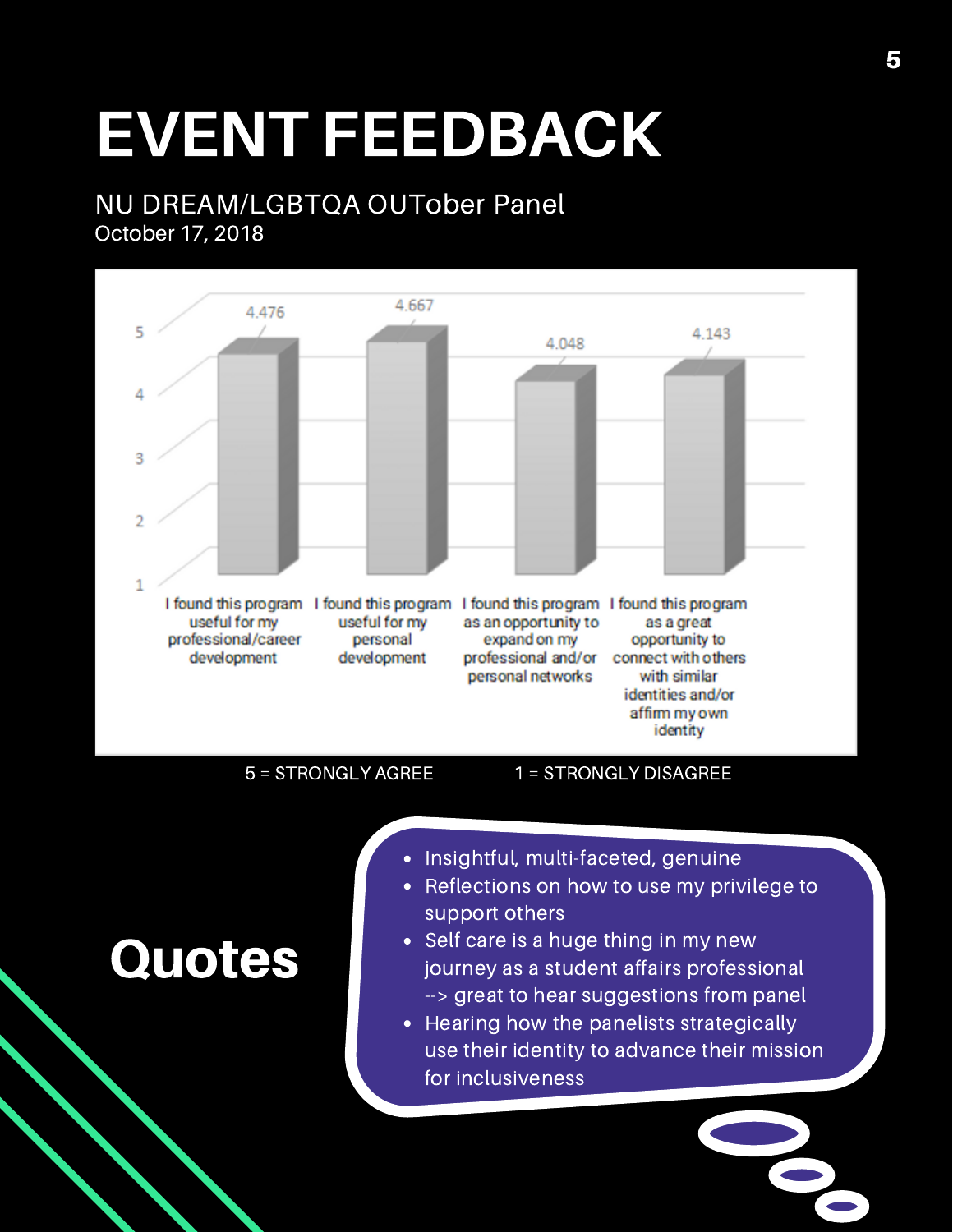### EVENT FEEDBACK

LGBTQA Lunch and Learn with Jane Moyer February 12, 2019



5 = STRONGLY AGREE 1 = STRONGLY DISAGREE

### **Quotes**

- Helpful to learn about HRM: helpful to hear responses to audience Q's, helpful to hear from queer head of HRM!
- I got a better sense of my benefits, how to find jobs opportunities within the university.